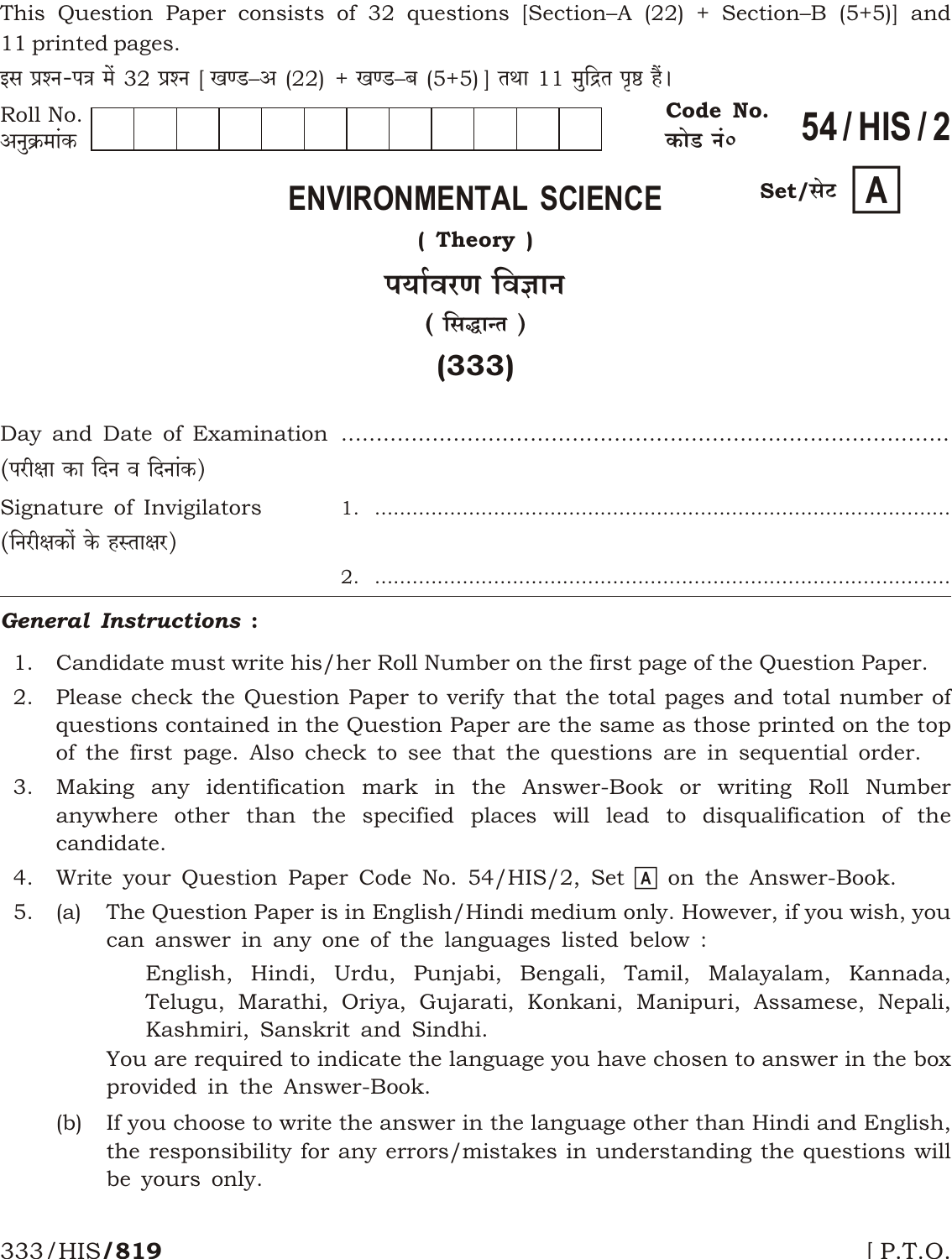## सामान्य अनुदेश :

- परीक्षार्थी प्रश्न-पत्र के पहले पृष्ठ पर अपना अनुक्रमांक अवश्य लिखें। 1.
- कृपया प्रश्न-पत्र को जाँच लें कि प्रश्न-पत्र के कुल पृष्ठों तथा प्रश्नों की उतनी ही संख्या है जितनी प्रथम पृष्ठ के सबसे 2. ऊपर छपी है। इस बात की जाँच भी कर लें कि प्रश्न क्रमिक रूप में हैं।
- उत्तर-पुस्तिका में पहचान-चिह्न बनाने अथवा निर्दिष्ट स्थानों के अतिरिक्त कहीं भी अनुक्रमांक लिखने पर परीक्षार्थी को 3. अयोग्य ठहराया जायेगा।
- अपनी उत्तर-पुस्तिका पर प्रश्न-पत्र का कोड नं० 54/HIS/2, सेट [A] लिखें। 4.
- (क) प्रश्न-पत्र केवल हिन्दी/अंग्रेजी में है। फिर भी, यदि आप चाहें तो नीचे दी गई किसी एक भाषा में उत्तर दे  $5.$ सकते हैं :

अंग्रेजी, हिन्दी, उर्दू, पंजाबी, बंगला, तमिल, मलयालम, कन्नड़, तेलुगू, मराठी, उड़िया, गुजराती, कोंकणी, मणिपरी, असमिया, नेपाली, कश्मीरी, संस्कृत और सिन्धी।

कृपया उत्तर-पुस्तिका में दिए गए बॉक्स में लिखें कि आप किस भाषा में उत्तर लिख रहे हैं।

(ख) यदि आप हिन्दी एवं अंग्रेजी के अतिरिक्त किसी अन्य भाषा में उत्तर लिखते हैं, तो प्रश्नों को समझने में होने वाली त्रटियों/गलतियों की जिम्मेदारी केवल आपकी होगी।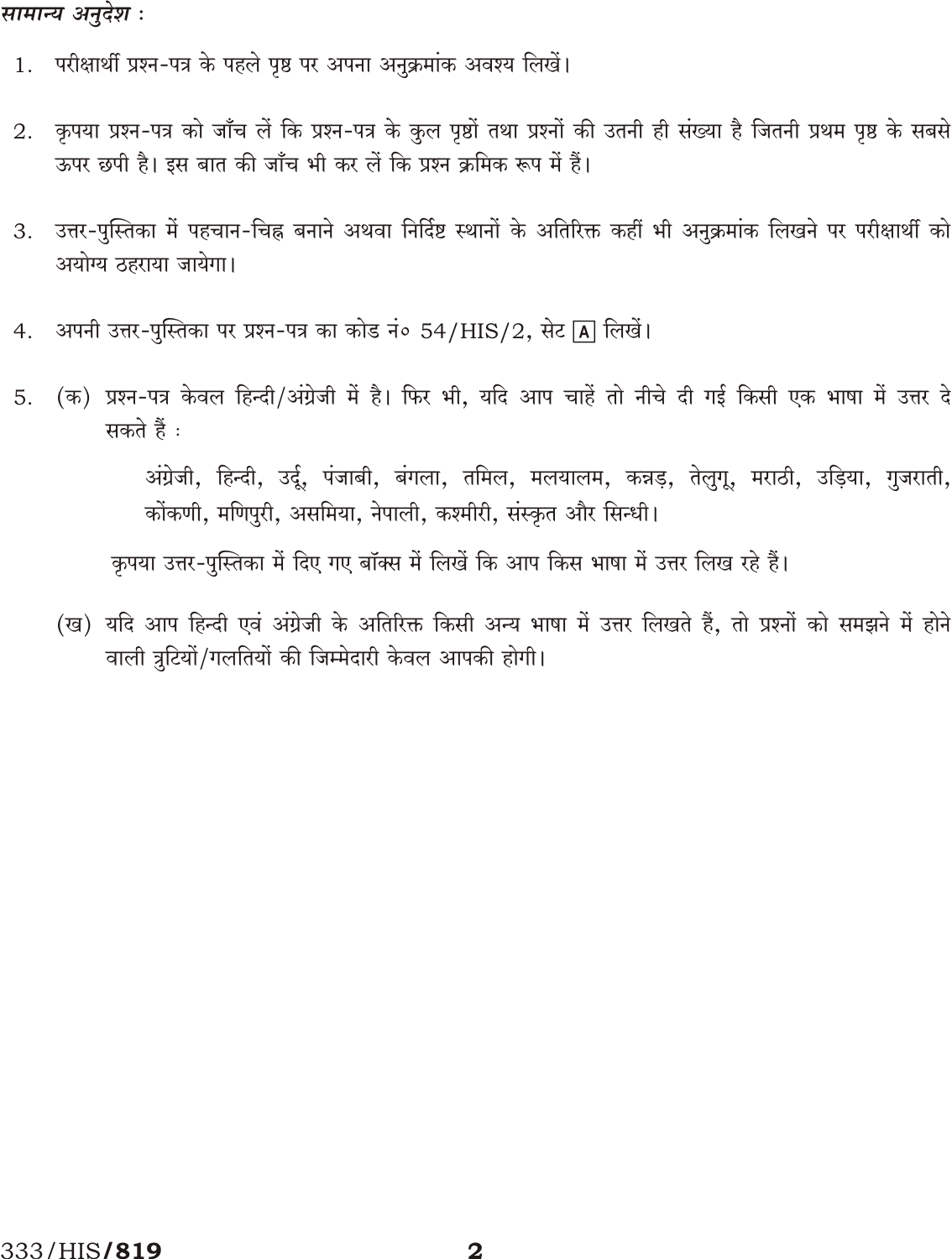## **ENVIRONMENTAL SCIENCE**

## (Theory)

# पर्यावरण विज्ञान

(सिद्धान्त)

 $(333)$ 

|  | Time : 3 Hours |  |
|--|----------------|--|
|  |                |  |

समय : 3 घण्टे 1

[ Maximum Marks: 80

<u>|</u> पूर्णांक : 80

- Note:  $(i)$ This Question Paper consists of two Sections—Section 'A' and Section 'B'.
	- $(ii)$ All the questions of Section 'A' are compulsory.
	- $(iii)$ Candidates are given a choice in Section 'B'. They are required to attempt the questions either from 'Option-I' or 'Option-II'.
	- Maximum marks of each question are indicated against it.  $(iv)$
- निर्देश : इस प्रश्न-पत्र में दो खण्ड हैं—खण्ड 'अ' तथा खण्ड 'ब'।  $(i)$ 
	- खण्ड 'अ' में दिए गए सभी प्रश्न अनिवार्य हैं।  $(ii)$
	- खण्ड 'ब' में दिए गए अपनी पसंद के सिर्फ **एक विकल्प** में से प्रश्नों के उत्तर दें।  $(iii)$
	- हर प्रश्न के अधिकतम अंक उसके साथ दिए गए हैं।  $(iv)$

### **SECTION-A**

### खण्ड-अ

**1.** Name the industry which was introduced by the invention of bronze, iron and wheel.

कांसा (bronze), लौह और पहिये की खोज के बाद आरंभ हुए उद्योग का नाम लिखिए।

**2.** Name any one species which was first classified as indeterminate species and then declared as endangered one.

किसी **एक** स्पीशीज़ का नाम बताइए जिसे पहले अनिर्धारित स्पीशीज़ के रूप में वर्गीकृत किया गया था और बाद में उसे संकटापन्न स्पीशीज़ घोषित कर दिया गया।

 $\mathbf{1}$ 

 $\mathbf{1}$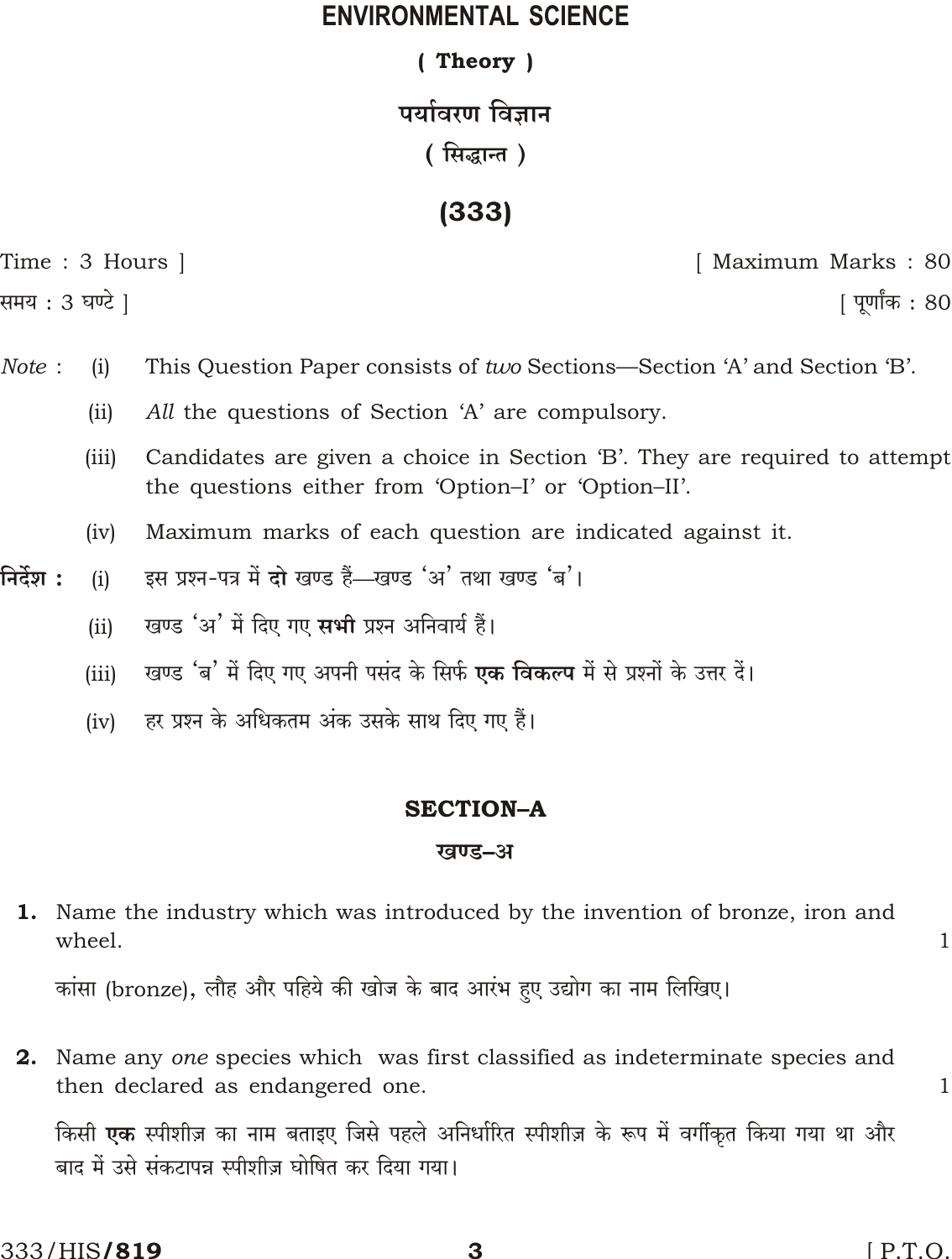| 3. Mention two common weeds of foreign origin in our country. |                                                                                |                |  |  |
|---------------------------------------------------------------|--------------------------------------------------------------------------------|----------------|--|--|
|                                                               | हमारे देश के उन <b>दो</b> सामान्य अपतृणों के नाम बताइए जो विदेशी उद्भव के हैं। |                |  |  |
|                                                               | 4. What is the role of blue-green algae in agriculture?                        | 1              |  |  |
|                                                               | कृषि में नील-हरित शैवालों की क्या भूमिका होती है ?                             |                |  |  |
|                                                               | 5. Write any four reasons for the scarcity of urban water.                     | $\mathbf{2}$   |  |  |
|                                                               | नगरों में जल की कमी के कोई <b>चार</b> कारण बताइए।                              |                |  |  |
|                                                               | 6. Classify the following into species and genetic biodiversity :              | $\overline{2}$ |  |  |
|                                                               | Indian teak, Burma teak, Malaysian teak<br>(a)                                 |                |  |  |
|                                                               | Apple, mango, orange<br>(b)                                                    |                |  |  |
|                                                               | Lion, tiger, elephant<br>(c)                                                   |                |  |  |
|                                                               | Nigerian Chimpanzee, Western Chimpanzee, Central Chimpanzee<br>(d)             |                |  |  |
|                                                               | निम्नलिखित को स्पीशीज़ और जननिक जैवविविधता में वर्गीकृत कीजिए:                 |                |  |  |
|                                                               | (क)  इंडियन टीक, बर्मा टीक, मलेशियाई टीक                                       |                |  |  |
|                                                               | (ख) सेब, आम, संतरा                                                             |                |  |  |
|                                                               | (ग) शेर, बाघ, हाथी                                                             |                |  |  |
|                                                               | (घ)) नाइजीरियाई चिम्पैन्ज़ी, पश्चिमी चिम्पैन्ज़ी, केन्द्रीय चिम्पैन्ज़ी        |                |  |  |
|                                                               | 7. Ecosystem performs the vital function of recycling nutrients found in the   |                |  |  |

atmosphere as well as in the soil. Why? वातावरण और मृदा में भी पाए जाने वाले पोषक पदार्थों के पुन:चक्रण में पारितन्त्र महत्त्वपूर्ण कार्य करता है। क्यों?

8. Match the Column-I with Column-II :

 $Column-II$ 

- (a) Bandipur sanctuary
- (b) Kaziranga sanctuary
- (c) Manas sanctuary

 $Column-I$ 

 $(d)$  Gir forest

- $(i)$  Lion
- (ii) Elephant
- (iii) One-horned rhinoceros
- $(iv)$  Wild buffaloes

 $\overline{2}$ 

 $\overline{2}$ 

 $\overline{\mathbf{4}}$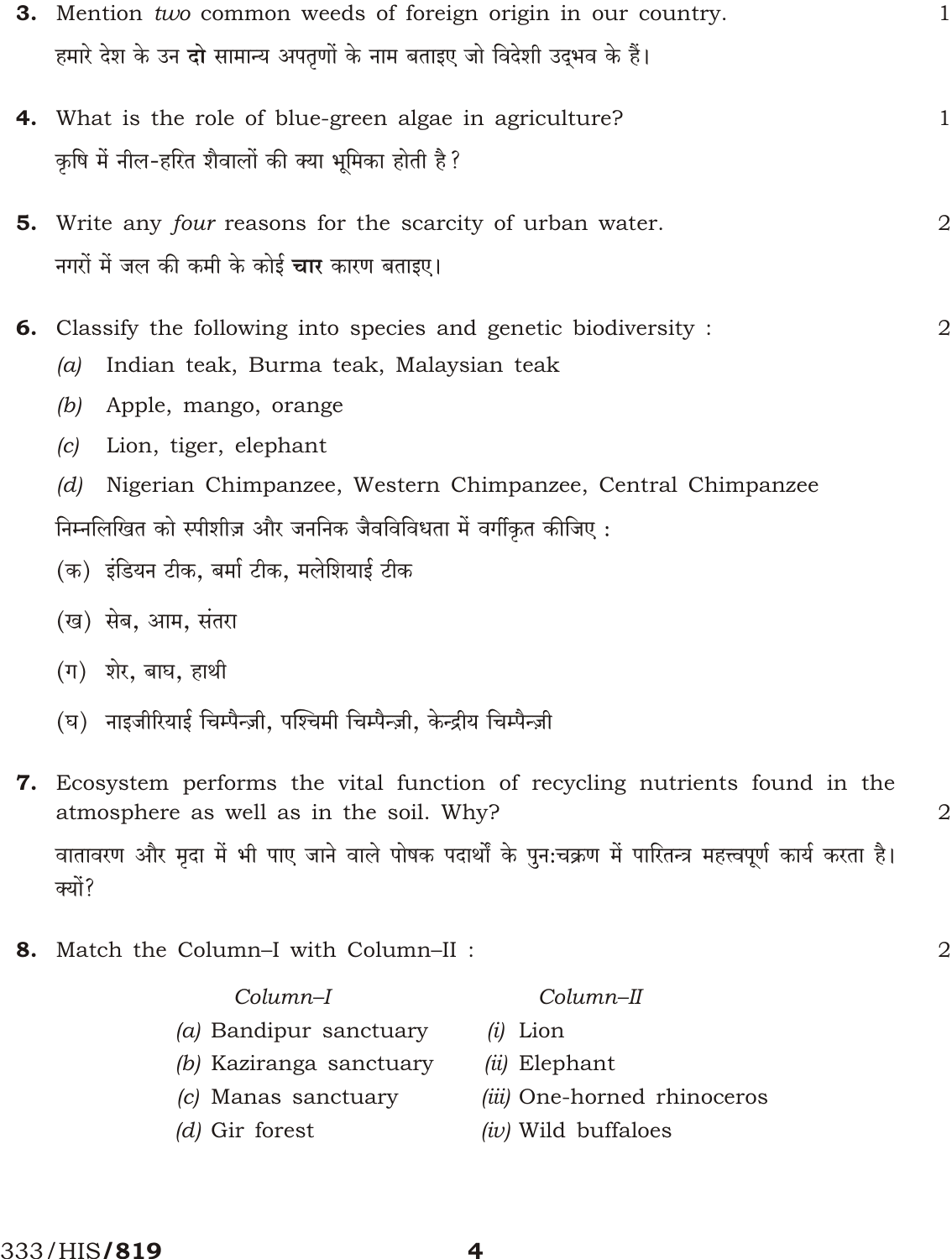**कॉलम–I** और **कॉलम–II** का मिलान कीजिए:

|                                |         | कॉलम–I                                                                                                                       | कॉलम–II                         |  |                |
|--------------------------------|---------|------------------------------------------------------------------------------------------------------------------------------|---------------------------------|--|----------------|
|                                |         | $(a)$ बांदीपुर अभयारण्य<br>$(b)$ काज़ीरंगा अभयारण्य                                                                          | $(i)$ शेर<br>$(ii)$ हाथी        |  |                |
|                                |         | $(c)$ मानस अभयारण्य                                                                                                          | <i>(iii)</i> एक सींग वाला गैंडा |  |                |
|                                |         | <i>(d)</i> गिर वन                                                                                                            | <i>(iv)</i> जंगली भैंसा         |  |                |
|                                |         | <b>9.</b> What is the role of corporate houses in the clean environment?                                                     |                                 |  | $\overline{2}$ |
|                                |         | पर्यावरण को साफ़-स्वच्छ रखने में वाणिज्यिक संस्थानों की क्या भूमिका होती है?                                                 |                                 |  |                |
|                                | level?  | <b>10.</b> Why is enforcement of environmental legislation necessary at the international                                    |                                 |  | 2              |
|                                |         | पर्यावरणीय कानून के अंतर्राष्ट्रीय स्तर पर प्रवर्तन की क्यों आवश्यकता है?                                                    |                                 |  |                |
|                                |         | <b>11.</b> Expand the following :                                                                                            |                                 |  | $\overline{2}$ |
|                                | (a)     | <b>UNEP</b>                                                                                                                  |                                 |  |                |
|                                | (b)     | <b>BMC</b>                                                                                                                   |                                 |  |                |
|                                | (c)     | <b>CBD</b>                                                                                                                   |                                 |  |                |
|                                | (d)     | <b>UNFCC</b>                                                                                                                 |                                 |  |                |
| निम्नलिखित का पूरा नाम लिखिए : |         |                                                                                                                              |                                 |  |                |
|                                |         | (क) UNEP                                                                                                                     |                                 |  |                |
|                                | (ख)     | BMC                                                                                                                          |                                 |  |                |
|                                | $(\Pi)$ | <b>CBD</b>                                                                                                                   |                                 |  |                |
|                                | (घ)     | <b>UNFCC</b>                                                                                                                 |                                 |  |                |
|                                |         | <b>12.</b> What does HELI stand for? Mention one of its important functions.                                                 |                                 |  | 2              |
|                                |         | HELI का पूर्ण रूप क्या है? इसका कोई एक महत्त्वपूर्ण कार्य बताइए।                                                             |                                 |  |                |
| 13.                            | (a)     | What could be the reason for more quantity of dissolved carbon dioxide in<br>the oceans?                                     |                                 |  |                |
|                                | (b)     | Global carbon cycle has been increasingly disturbed not only by the<br>burning of fossil fuels. Comment on this statement.   |                                 |  | 4              |
|                                |         | (क)  महासागरों में कार्बन डाइऑक्साइड के अधिक मात्रा में घुले होने का क्या कारण हो सकता है?                                   |                                 |  |                |
|                                |         | (ख)  केवल जीवाश्म ईंधनों को जलाने के ही कारण वैश्विक कार्बन-चक्र में अधिकाधिक गड़बड़ नहीं होती है।<br>इस कथन पर चर्चा कीजिए। |                                 |  |                |
|                                |         |                                                                                                                              |                                 |  |                |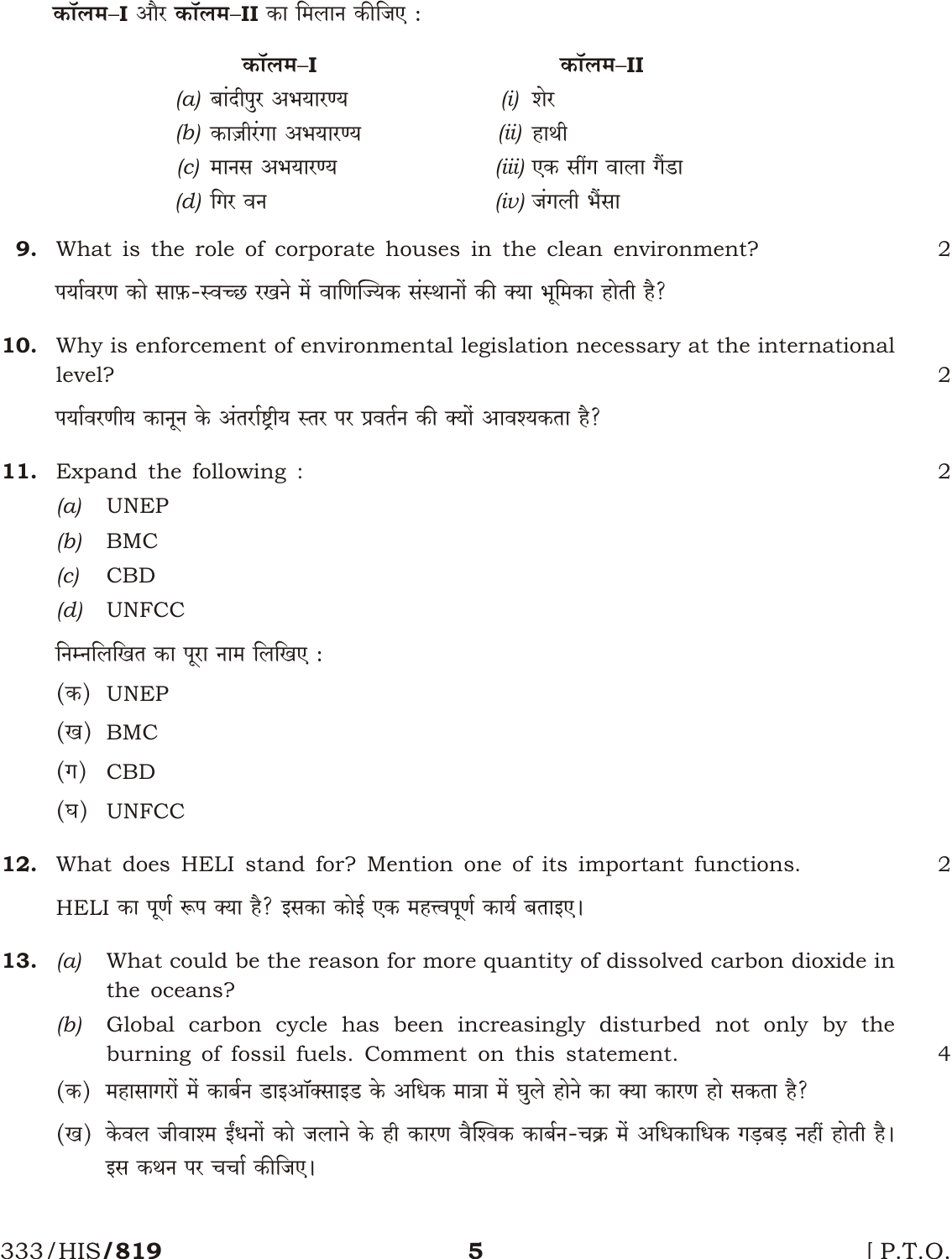- 14. (a) Give the technical terms of the following interactions:
	- Sucker fish remora attached to a shark by means of its sucker.  $(i)$
	- Leopard hunts and kills the deer.  $(ii)$
	- Penicillium attached on the bacteria.  $(iii)$
	- Cuscuta (dodder plant) that lives on the flowering plants.  $(iv)$
	- "Decomposers play very important role in the ecosystem." Comment.  $(b)$

 $\overline{4}$ 

 $\overline{4}$ 

 $\overline{4}$ 

 $\overline{4}$ 

- (क) निम्नलिखित परस्पर-क्रियाओं के तकनीकी नाम बताइए:
	- रिमोरा नामक चूषण मछली अपने चूषक की सहायता से शार्क पर संलग्न रहती है।  $(i)$
	- तेंदुआ हिरन का शिकार करके उसे मार डालता है।  $(ii)$
	- (iii) पेनिसिलियम जीवाणु पर संलग्न रहता है।
	- *(iv)* पुष्पी पौधों पर जीवनयापन करने वाला कस्कुटा (डॉडर पौधा)।
- (ख) ''पारितंत्र में अपघटकों की बहुत महत्त्वपूर्ण भूमिका होती है।'' चर्चा कीजिए।
- 15. Your school has an aquarium in the laboratory. Observe it and record your  $(a)$ observations on the abiotic and biotic components of it.
	- What is meant by aquatic chicken? What is the importance of it?  $(b)$
	- (क) आपके विद्यालय की प्रयोगशाला में एक जलजीवशाला (ऐक्वेरियम) रखी है। उसे देखिए तथा उसके अजैव और जैव घटकों के बारे में लिखिए।
	- (ख) जल कुक़ुट (aquatic chicken) से आपका क्या तात्पर्य है? इसका महत्त्व बताइए।
- **16.** Sanjana was reading the morning newspaper. She came across the news that 12 persons were killed by crash of bus with lorry. She asked you how to avoid such kind of road accidents. Suggest any eight safety measures to avoid such road accidents.

संजना सुबह का समाचार-पत्र पढ़ रही थी। उसने एक समाचार में पढ़ा कि बस और लॉरी की टक्कर होने पर 12 व्यक्तियों की मृत्यु हो गयी। उसने आपसे पूछा कि इस प्रकार की सड़क दुर्घटनाओं को किस प्रकार रोका जा सकता है। इस प्रकार की सड़क दुर्घटनाओं को रोकने के लिए किन्हीं **आठ** सुरक्षा उपायों का सुझाव दीजिए।

- **17.** Surya went to beach with her parents. She enjoyed that environment with good air, water, trees, crab, soil, fish and worms at the shore. Based on the above information answer the following questions :
	- (a) What is meant by environment?
	- Define biotic and abiotic components.  $(b)$
	- Classify the biotic and abiotic components that she enjoyed in that  $(c)$ environment.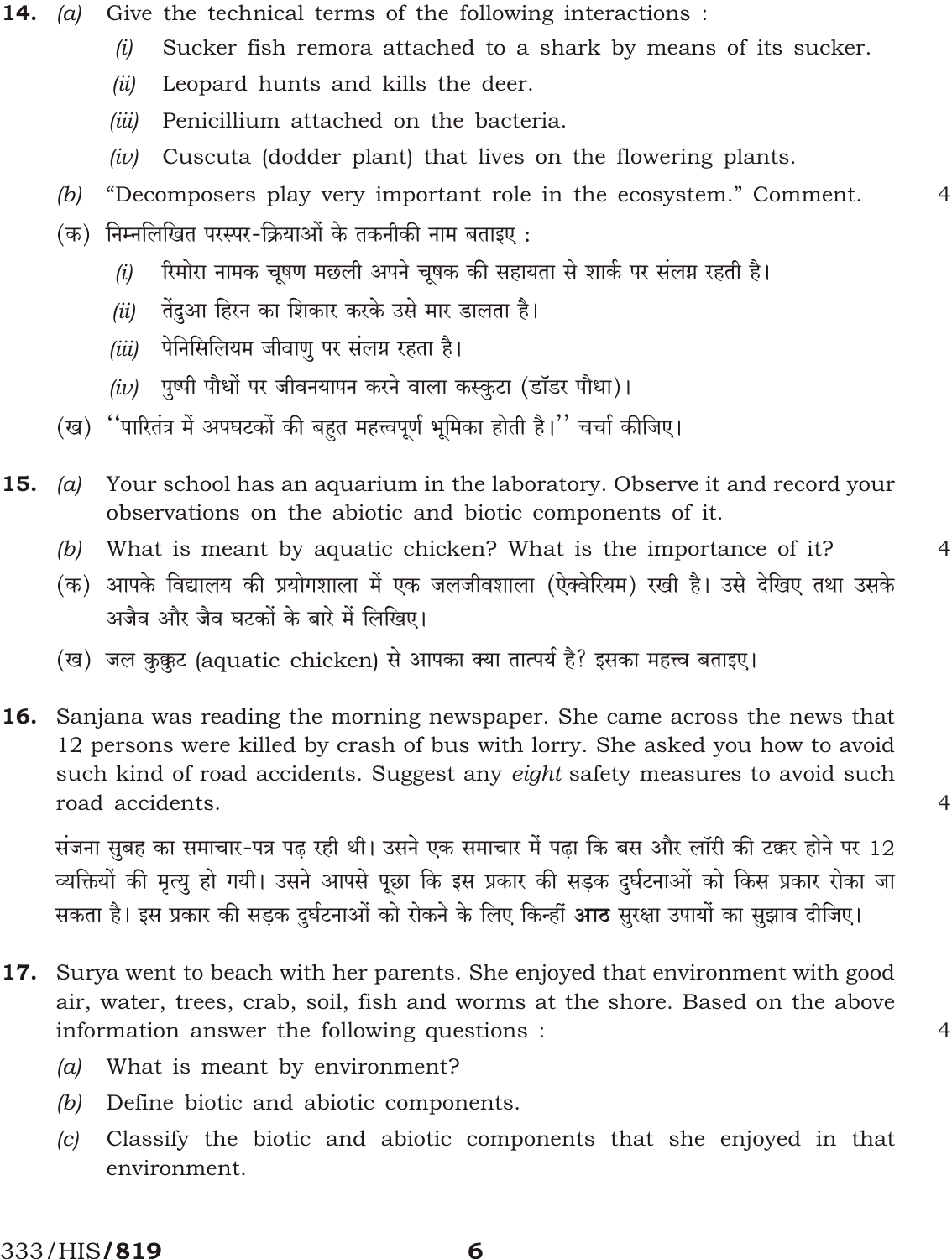सूर्या अपने माता-पिता के साथ समुद्र-तट तक भ्रमण के लिए गयी। उसने वहाँ के पर्यावरण का आनंद उठाया। उसने तटवर्ती स्वच्छ वायु, जल, पेड़, केकड़े, मृदा, मछलियाँ और कृमियों को देखा। उपरोक्त जानकारी के आधार पर निम्नलिखित प्रश्नों के उत्तर दीजिए:

- (क) पर्यावरण से आपका क्या तात्पर्य है?
- (ख) जैव एवं अजैव घटकों की परिभाषा लिखिए।
- (ग) उसके द्वारा पर्यावरण में देखे गए जैव और अजैव घटकों का वर्गीकरण कीजिए।
- 18.  $(a)$ What is the role of hyacinth in the removal of water pollutants?
	- Demand for irrigation in India has been increasing continuously. Write the  $(b)$ reason for it.
	- (क) जल-प्रदूषकों को हटाने में हायासिन्थ की क्या भूमिका होती है?
	- (ख) भारतवर्ष में सिंचाई की माँग निरन्तर बढती जा रही है। इसका कारण बताइए।
- 19.  $(a)$ Why land and soil degradation must be checked?
	- $(b)$ How poly-varietal cultivation helps to control soil erosion?
	- What is 5R?  $(c)$
	- (क) भूमि और मृदा के निम्नीकरण की रोकथाम क्यों आवश्यक है?
	- (ख) बहविध शस्यन मृदा अपरदन को नियंत्रित करने में किस प्रकार सहायता करता है?
	- (ग) 5R क्या होता है?
- 20.  $(a)$ Ravi is looking after a farm and he has been using latest chemical fertilizers and pesticides to increase the yield. He is aware that there can be adverse effects on environment due to this. Answer the following questions based on the information given above:
	- What are the adverse impacts of chemical fertilizers on environment?  $(i)$
	- (ii) How should he go about tackling the pests and adding nutrients to the soil?
	- $(b)$ State two predominant processes of desertification in west Rajasthan.
	- (क) रवि अपनी खेतीबारी देखता है तथा अपनी उपज बढ़ाने के लिए आधुनिकतम रासायनिक उर्वरकों एवं पीड़कनाशियों का उपयोग करता है। उसे मालूम है कि इससे पर्यावरण पर दुष्प्रभाव पड़ता है। उपरोक्त जानकारी के आधार पर निम्नलिखित प्रश्नों के उत्तर दीजिए :
		- पर्यावरण पर रासायनिक उर्वरकों के दुष्प्रभाव क्या हैं?  $(i)$
		- नाशीकीट या पीड़क की रोकथाम के लिए वह क्या कार्यवाही करेगा तथा मृदा में पोषकों को कैसे  $(ii)$ मिलाएगा?
	- (ख) पश्चिमी राजस्थान में मरुस्थलीकरण की दो प्रमुख प्रक्रियाओं की चर्चा कीजिए।

 $\overline{4}$ 

6

6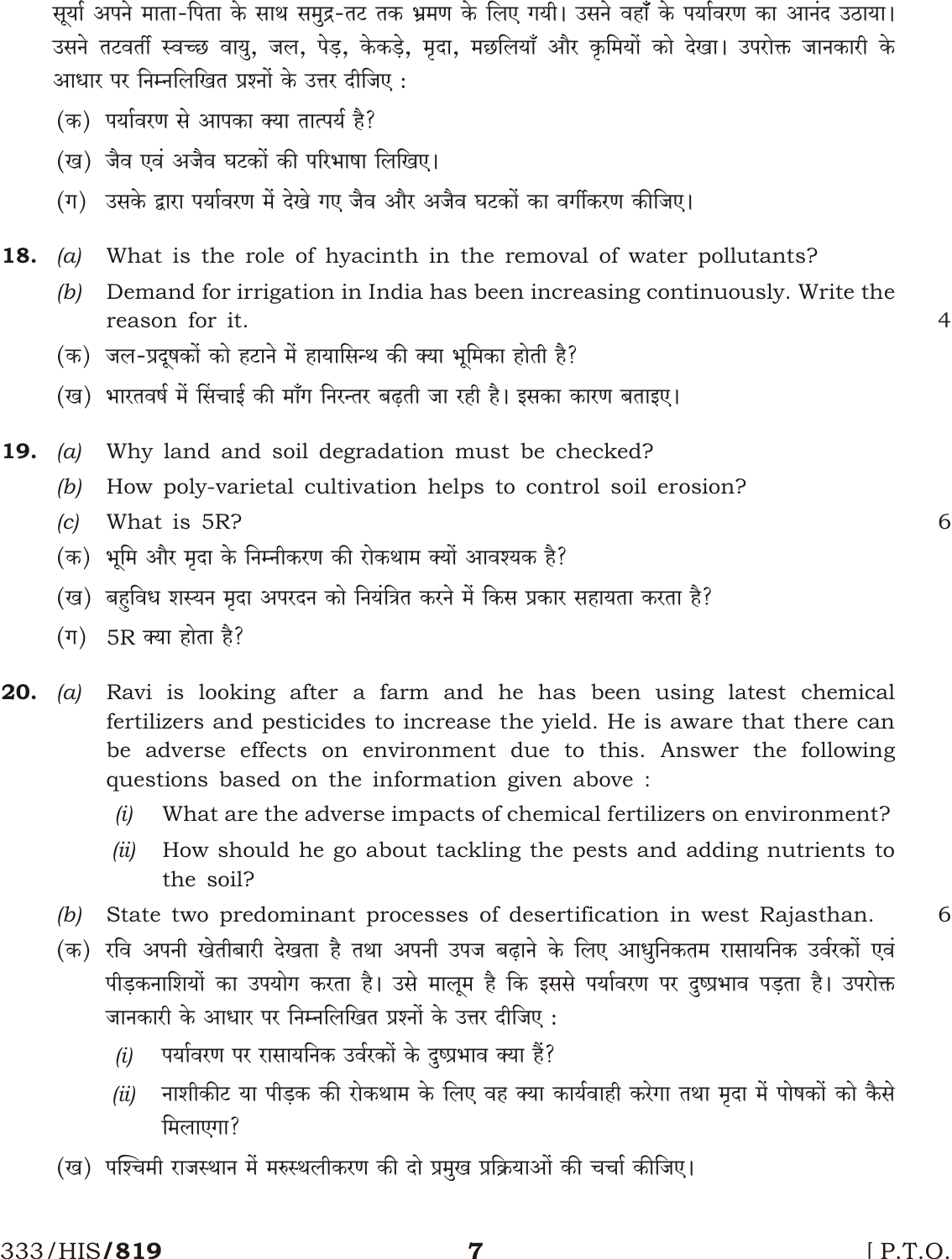21. Sheela always cycles to office but her neighbour Ria is dropped by her father in a petrol-fueled car. Sheela is aware that antiknocking agent is added in petrol. Based on the above statements answer the following :

6

6

- Why did Sheela choose cycle to office than to go by car?  $(a)$
- $(b)$ List out the gaseous pollutants produced from the vehicles.
- Name the antiknocking agent used in petrol.  $|c|$
- $(d)$ How will it be dangerous to man?

शीला सदैव अपने ऑफिस साइकिल से जाती है परन्तू उसकी पड़ोसन रिया को उसके पिता पेट्रोल-चालित कार में छोड़ जाते हैं। शीला यह जानती है कि पेट्रोल में ऐन्टिनॉकिंग एजेंट मिलाया जाता है। उपरोक्त कथनों के आधार पर निम्न के उत्तर दीजिए:

- (क) ऑफिस जाने के लिए शीला ने कार के बजाए साइकिल को क्यों चुना?
- (ख) वाहनों से निकलने वाले गैसीय प्रदूषकों की सूची बनाइए।
- (ग) पेट्रोल में प्रयोग किए जाने वाले ऐन्टिनॉकिंग एजेंट का नाम बताइए।
- (घ) यह मनुष्यों के लिए कैसे हानिकारक है?
- **22.** Kumar and Siva are milk vendors. Kumar had thirty Tharparkar cows and Siva had twenty five Jersey cows. Even though Kumar has very low milk yield than Siva.
	- What are the main reasons for low milk yield per day?  $(a)$
	- How can you develop the milk yielding of cows in India?  $(b)$
	- $(c)$  What are ideal cattle feed and daily feed of an average cow?

कुमार और शिवा दूध बेचने का काम करते हैं। कुमार के पास तीस थारपरकर गाय है और शिवा के पास पच्चीस जर्सी गाय है। फिर भी शिवा के मुकाबले में कुमार का दूध-उत्पादन बहत कम है।

- (क) प्रतिदिन दध-उत्पादन कम होने के प्रमुख कारण बताइए।
- (ख) भारतवर्ष में गायों के दूध-उत्पादन को आप किस प्रकार बेहतर कर सकते हैं?
- (ग) एक औसत गाय के लिए आदर्श पशु खुराक और प्रतिदिन की खुराक क्या हैं?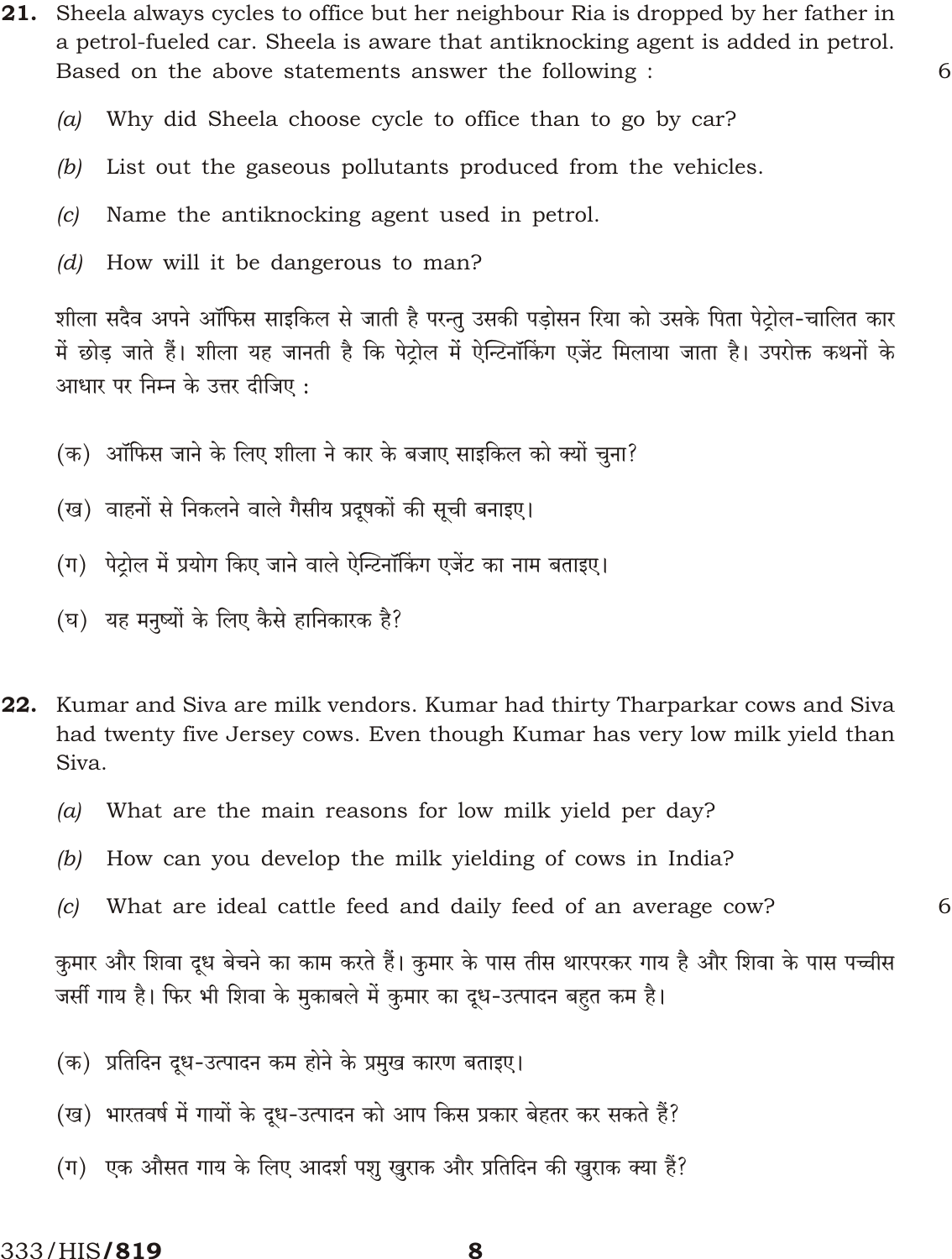### **SECTION-B**

#### खण्ड-ब

## OPTION-I

## विकल्प–ा

# (Water Resource Management) (जल संसाधन प्रबंधन)

| <b>23.</b> What is an aquifer? |  |
|--------------------------------|--|
| जलभृत क्या होता है?            |  |

- 24. State the reason for lowering of water table. भौमजल-स्तर के कम होने का कारण बताइए।
- 25. How is water recharged by conjunctive wells? संयुक्त कुओं द्वारा जल-पुनर्भरण किस प्रकार होता है?
	- 26. Your area is water-scarce area. You want to carry out some crop cultivation. On what basis, you should select the crops? आपके क्षेत्र में पानी की कमी है। आप कुछ फसल उगाना चाहते हैं। किस आधार पर आप फसलों का चुनाव करेंगे?
	- **27.** Virat and his classmates go for a picnic to a park nearby lake. Virat encounters large pipelines taking water from the lake to large tanks. Curious Virat asks his class teacher what the tank was. She replied that it was a 'water treatment plant' and explained the various steps involved in it.
		- (a) If you were the class teacher, state what are the various steps in the water treatment.
		- State the need of water treatment.  $(b)$
		- (c) What is potable water?

विराट अपने सहपाठियों के साथ झील के समीप स्थित एक पार्क में पिकनिक मनाने गया। विराट ने बड़ी-बड़ी पाइपलाइनों को देखा जिसके द्वारा झील के पानी को बड़ी-बड़ी टंकियों में भरा जा रहा था। जिज्ञासु विराट ने अपनी अध्यापिका से टंकी के बारे में पूछा। अध्यापिका ने उसे बताया कि यह 'जल-उपचार संयन्त्र' है तथा उन्होंने उसमें निहित विभिन्न चरणों के बारे में समझाया।

 $\mathbf{1}$ 

 $\overline{2}$ 

 $\overline{2}$ 

6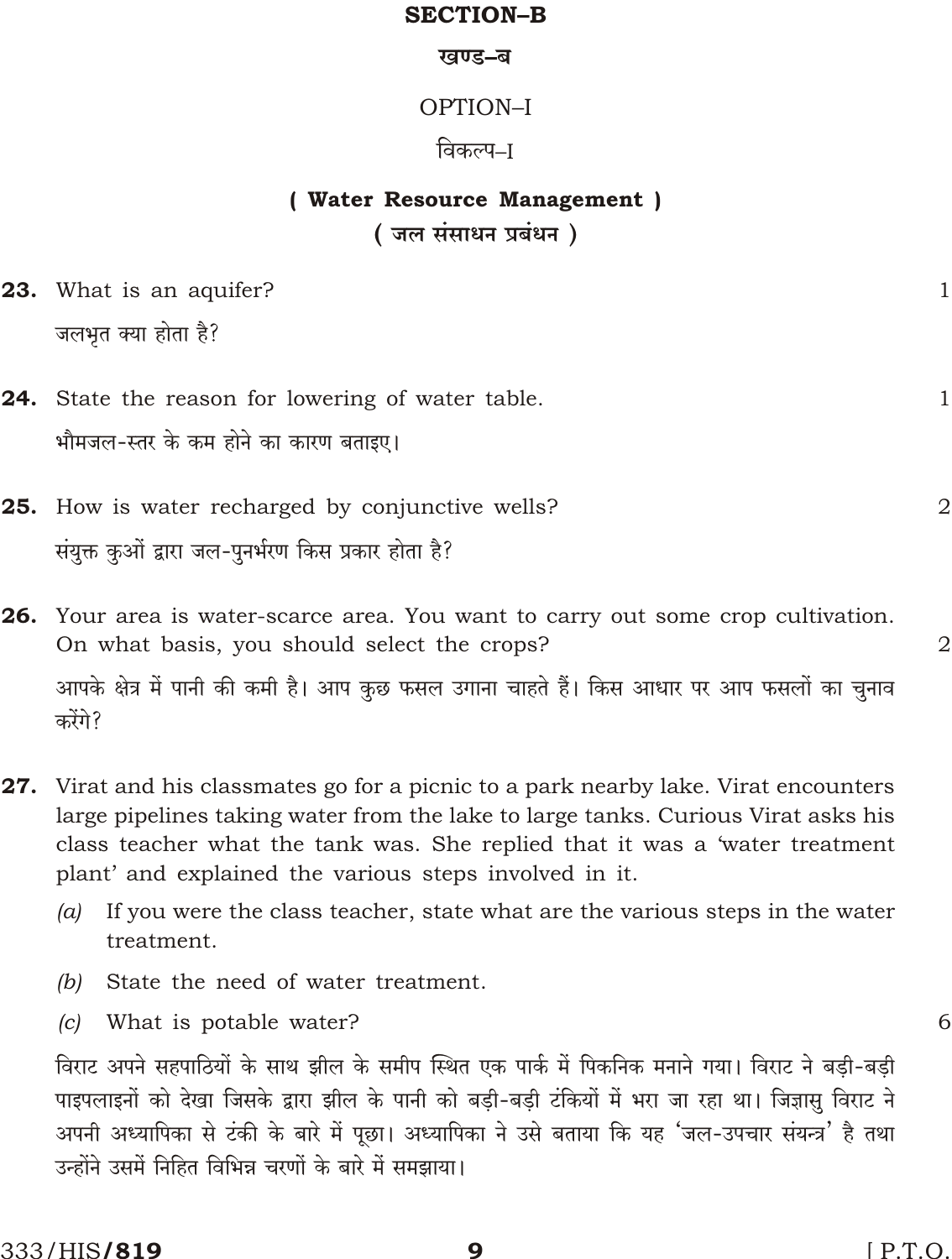- (क) यदि आप अध्यापिका/अध्यापक होते तो जल-उपचार के विभिन्न चरणों के बारे में क्या बताते?
- (ख) जल-उपचार की आवश्यकता की चर्चा कीजिए।
- (ग) पेय जल क्या होता है?

### OPTION-II

### विकल्प–ाा

# (Energy and Environment) (ऊर्जा एवं पर्यावरण)

- 23. Define the nuclear reaction that produces energy from sun and stars.  $\mathbf{1}$ सूर्य और तारों से ऊर्जा उत्पन्न करने वाली नाभिकीय अभिक्रिया की परिभाषा लिखिए।
- **24.** Name the process by which biodiesel is obtained from vegetable oils. Give two examples for biodiesel producing plants.

वानस्पतिक तेलों से बनाए जाने वाले जैवडीज़ल का उत्पादन करने वाली प्रक्रिया का नाम बताइए। जैवडीज़ल उत्पादन संयंत्रों के दो उदाहरण दीजिए।

 $\mathbf{1}$ 

 $\overline{2}$ 

 $\overline{2}$ 

25. Pick out the non-renewable energy resources from the following: Petrol, lignite, water, ethanol, oxygen, LPG, sunlight, sodium chloride, anthracite.

निम्नलिखित में से अनवीकरणीय ऊर्जा-संसाधनों को चुनिए :

पेट्रोल, लिग्नाइट, जल, इथैनोल, ऑक्सीजन, LPG, धूप (सौर प्रकाश), सोडियम क्लोराइड, ऐंथ्रैसाइट।

- 26. Why is wind energy an indirect solar energy? पवन ऊर्जा अप्रत्यक्ष सौर ऊर्जा किस प्रकार होती है?
- (a) Praveen is living in an area where more wood is used as a fuel. He aimed 27. to reduce the  $CO<sub>2</sub>$  of his area and to produce hydrogen for his participation in the science exhibition of his school. So he carried the cultivation of algae in large-scale cultures. How do you think that the cultivation of algae will reduce  $CO<sub>2</sub>$  and produce hydrogen?
	- (b) Fuel cells are efficient and clean energy producer. Why?